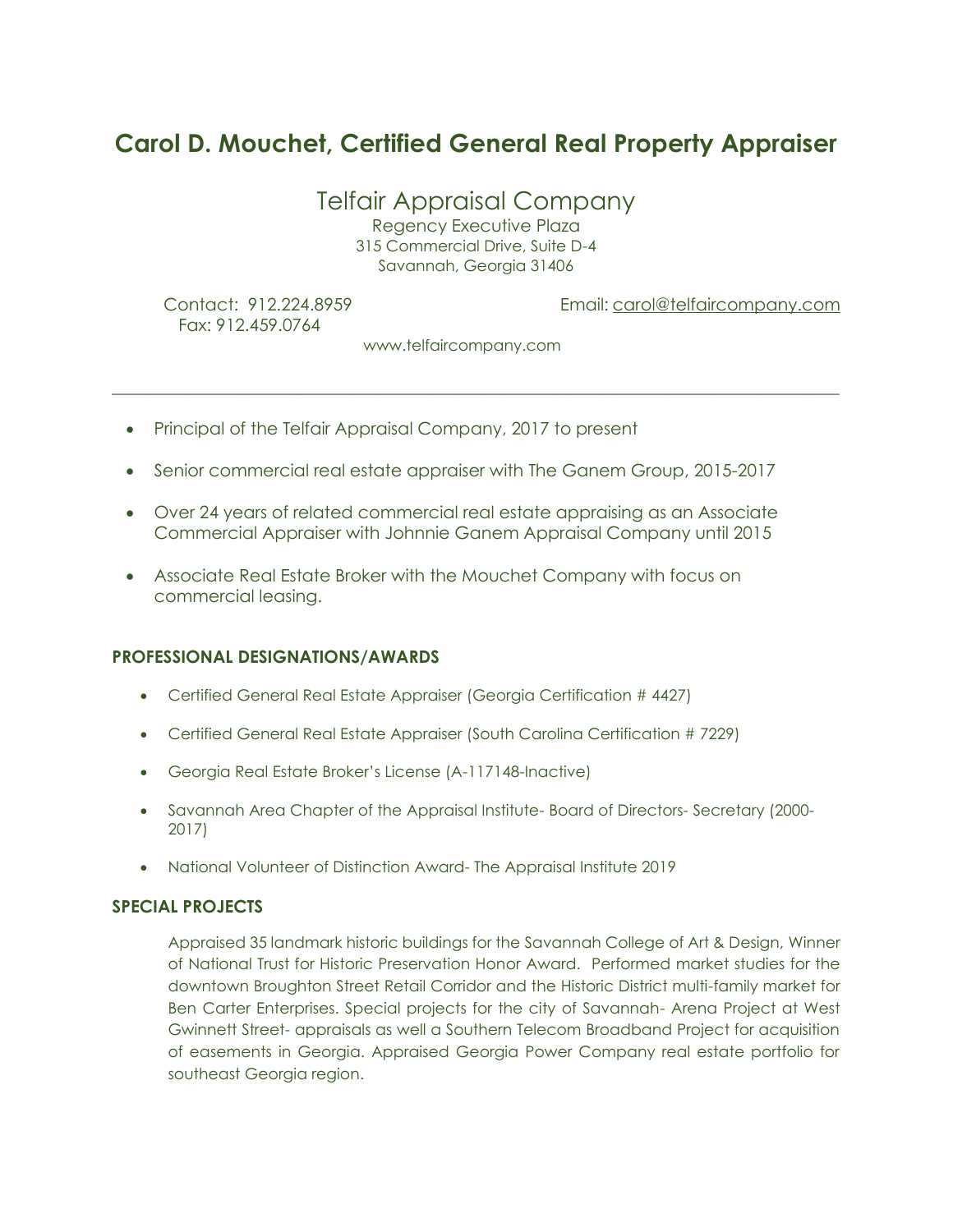# **PARTIAL LIST OF CLIENTS**:

| Savannah State<br>$\bullet$<br>University<br><b>Synovus Financial</b><br>Corporation<br><b>BB&amp;T</b><br>South State Bank<br><b>Workman's Circle</b><br><b>Credit Union</b><br><b>CBC National Bank</b><br>$\bullet$<br>Queensborough<br>National Bank &<br>Trust<br>Certus Bank<br>$\bullet$<br><b>First Horizon Bank</b><br>Ameris Bank<br>$\bullet$<br>Sea Island Bank<br>$\bullet$<br>University System of<br>$\bullet$<br>Georgia Board of<br>Regents<br><b>Fidelity Bank</b><br><b>CES Services</b><br>$\bullet$<br>State Bank and<br><b>Trust Company</b><br><b>The Coastal District</b><br>of the United<br>Methodist Church | <b>Farmers &amp; Merchants</b><br>$\bullet$<br><b>Bank</b><br>Lott-Barber Architects<br>$\bullet$<br>South Carolina Bank &<br>$\bullet$<br>Trust<br>S Bank<br>$\bullet$<br>The Salvation Army<br>$\bullet$<br>Trust Management Inc.<br>$\bullet$<br>The Heritage Bank<br>$\bullet$<br>Housing Authority of<br>$\bullet$<br>Savannah<br>Hunter-Mclean Law<br>$\bullet$<br>Firm<br><b>Small Business</b><br>$\bullet$<br>Administration<br><b>Claxton Bank</b><br>$\bullet$<br>South Georgia Banking<br>$\bullet$<br>& Trust<br>Savannah College of<br>$\bullet$<br>Art & Design<br><b>Workmen's Circle</b><br>$\bullet$<br>City of Savannah<br>$\bullet$<br><b>Troutman-Sanders</b><br>$\bullet$<br>Citizens Bank & Trust<br>$\bullet$<br>Company<br>$\bullet$ | <b>Garden City</b><br>$\bullet$<br>United<br>$\bullet$<br><b>Community Bank</b><br>First Bank of<br>$\bullet$<br>Georgia<br><b>First Chatham</b><br>$\bullet$<br><b>Bank</b><br><b>Gibraltar Capital</b><br>$\bullet$<br>Corporation<br><b>Regions Bank</b><br>$\bullet$<br>Bryan Bank & Trust<br>$\bullet$<br>Southeastern<br>$\bullet$<br><b>Bank</b><br>South Georgia<br>$\bullet$<br><b>Bank</b><br><b>Colony Bank</b><br>$\bullet$<br><b>FDIC</b><br>$\bullet$<br>Bouhan-Falligant<br>$\bullet$<br>Law Firm<br>Georgia Power<br>$\bullet$<br>Company<br>Duffy-Feemster<br>$\bullet$<br>Law Firm<br><b>First Citizen's Bank</b><br>$\bullet$<br>Troutman-Sanders<br>$\bullet$<br>$\bullet$ |
|----------------------------------------------------------------------------------------------------------------------------------------------------------------------------------------------------------------------------------------------------------------------------------------------------------------------------------------------------------------------------------------------------------------------------------------------------------------------------------------------------------------------------------------------------------------------------------------------------------------------------------------|---------------------------------------------------------------------------------------------------------------------------------------------------------------------------------------------------------------------------------------------------------------------------------------------------------------------------------------------------------------------------------------------------------------------------------------------------------------------------------------------------------------------------------------------------------------------------------------------------------------------------------------------------------------------------------------------------------------------------------------------------------------|------------------------------------------------------------------------------------------------------------------------------------------------------------------------------------------------------------------------------------------------------------------------------------------------------------------------------------------------------------------------------------------------------------------------------------------------------------------------------------------------------------------------------------------------------------------------------------------------------------------------------------------------------------------------------------------------|
| <b>WH Gross</b><br>Construction<br>Company<br><b>Renasant Bank</b><br><b>Grand Oaks Bank</b>                                                                                                                                                                                                                                                                                                                                                                                                                                                                                                                                           | Community Bank of<br>GA<br>YMCA of Coastal<br>$\bullet$<br>Georgia<br>Servis Bank                                                                                                                                                                                                                                                                                                                                                                                                                                                                                                                                                                                                                                                                             | Georgia DOT<br>Southern Telecom<br>$\bullet$<br>Sandhills Bank<br>$\bullet$<br><b>BankSouth</b><br>$\bullet$<br><b>Wells Fargo</b><br>$\bullet$<br>Private Bank                                                                                                                                                                                                                                                                                                                                                                                                                                                                                                                                |

Experience includes commercial real estate appraisals and consultations on the following property types: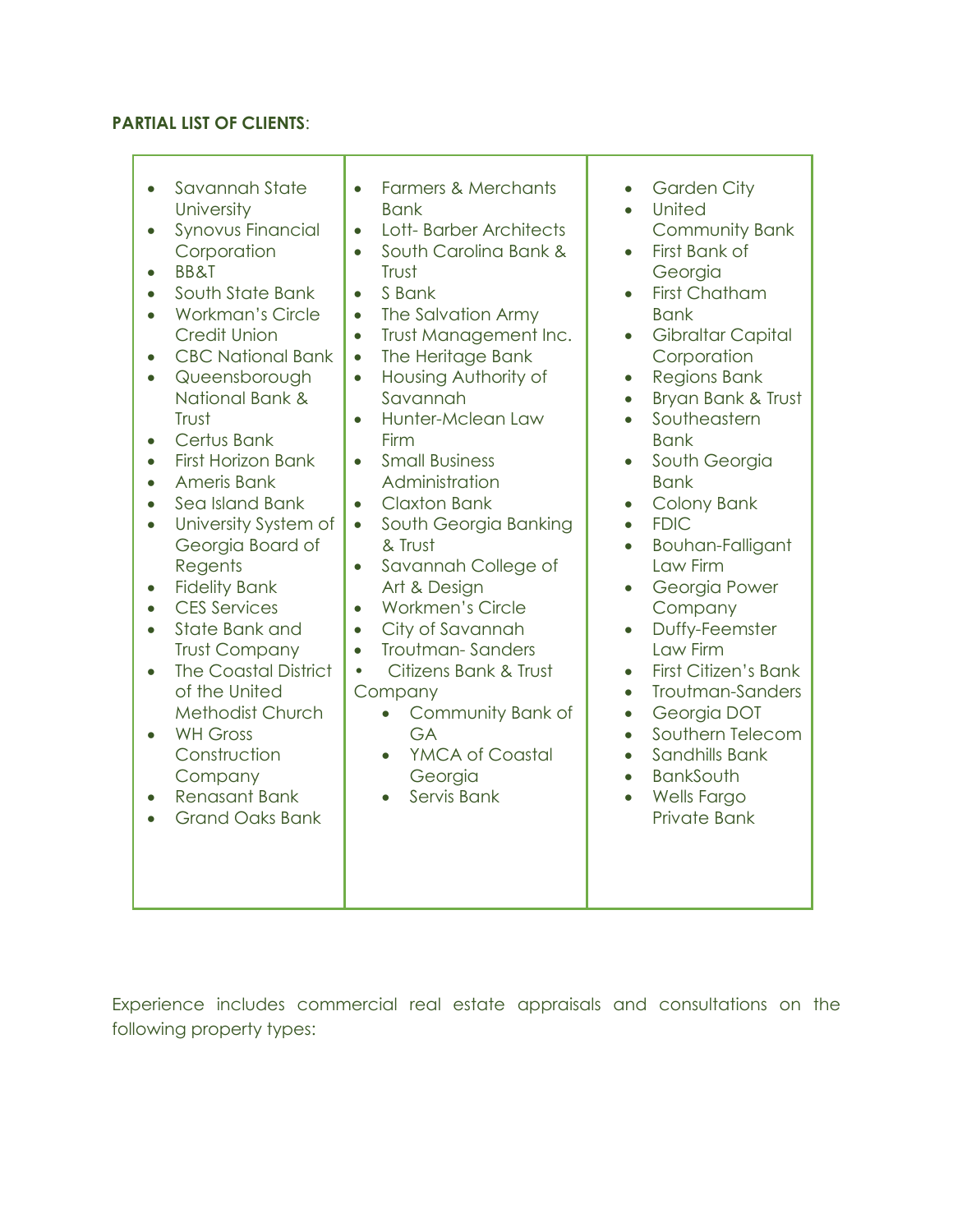- Apartment Complexes
- Assisted Living **Facilities**
- Automobile **Dealerships**
- Auto Service **Facilities**
- Bed & Breakfast Inns
- Car Washes
- **Churches**
- Colleges
- Commercial Subdivisions
- Condominiums
- Container Storage **Facilities**
- Convenience Stores
- Conservation **Easements**
- Estate Evaluation
- Equestrian Centers
- Fractional Interests
- Fuel Dispensing **Facilities**
- Historic Inns
- HUD Multi-Family **Properties**
- Golf Courses
- GDOT Easements
- Industrial Buildings
- Industrial Subdivisions
- Internet Easements
- Institutional Buildings
- Islands
- Landmark Historic **Properties**
- Leased Fee Interest
- Leasehold Interest
- Manufacturing Plants
- Marinas
- Marketability/Feasibility Studies
- Medical Offices/Clinics
- Miniature Golf Courses
- Motels
- Mobile Home Parks
- Multi-Family Parcels
- National Trust Award **Properties**
- Condemnation
- Non-Profit Facilities
- Office Buildings
- Partial Interests
- Personal Care **Facilities**
- Post Offices
- Prison Facilities
- **Recreational** Vehicle resort **Parks**
- Resort Facilities
- **Residential** Subdivisions
- Restaurants
- Right of Ways
- Schools
- Southern Telecom **Easements**
- Strip Shopping **Centers**
- Surgical Centers
- Truck Terminals
- Vacant Land
- Veterinary Offices
- Warehouses
- Waterfront **Properties**
- Yard Storage **Centers**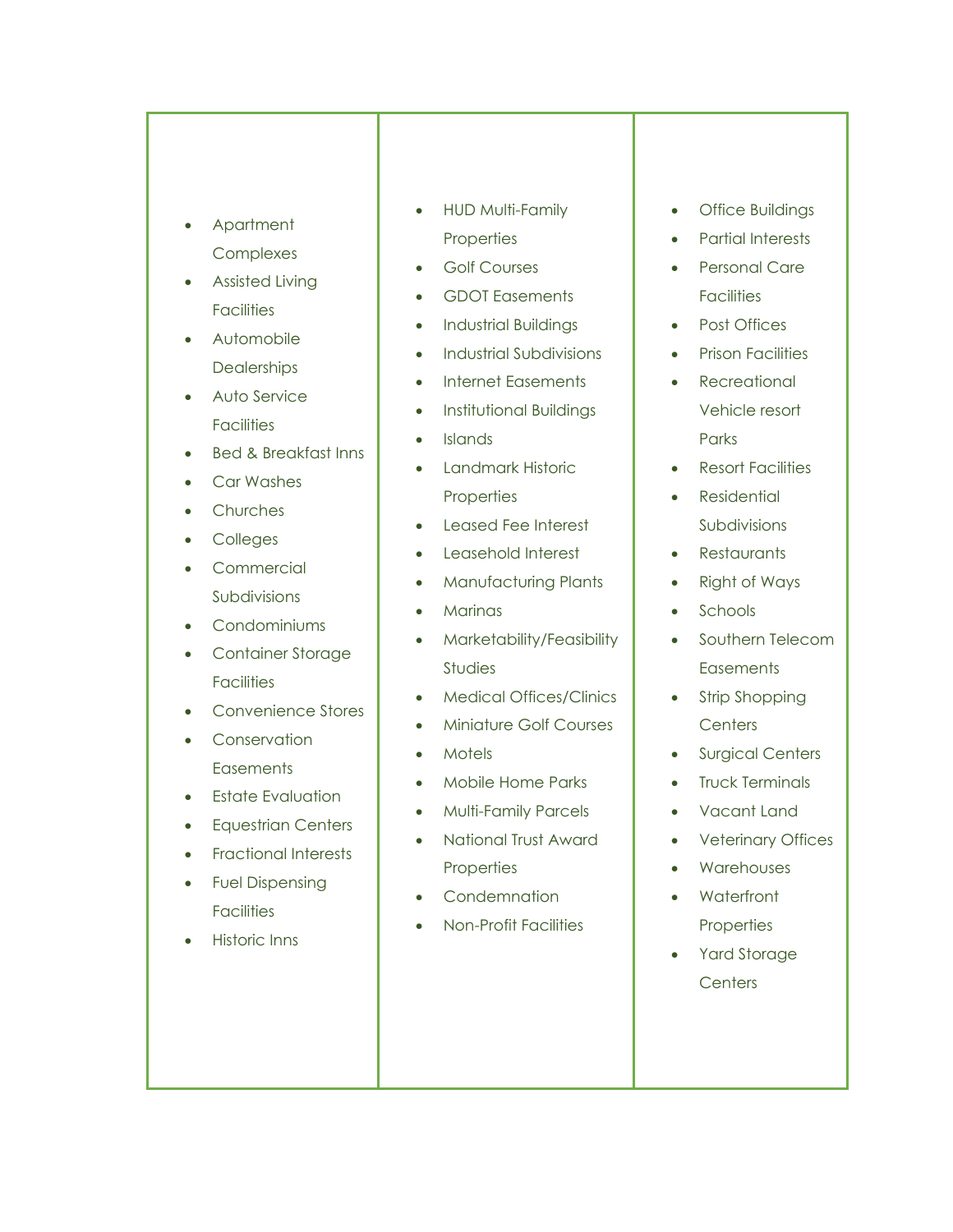# **EDUCATION:**

- Bachelor of Arts Degree in Sociology and English, University of West Georgia
- Property Management Courses, Georgia State University
- Post Graduate Courses, Kennesaw State University
- Successfully completed Appraisal Institute and other education courses as follows:
- •National Board of Realtors Commercial Investment Course (CCIM 101) •Northwest Center - Leasing Commercial Office Buildings •Appraisal Institute - Appraisal Principles #110 •Appraisal Institute - Appraisal Procedures #120 •Appraisal Institute - Basic Income Capitalization #310 •Appraisal Institute - Standards of Professional Practice (USPAP) #410 •Appraisal Institute - Standards of Professional Practice (USPAP) #420 •The ABC's of Construction •Appraisal Institute - Advanced Income Capitalization #510 •Tax Free Exchanges •Income Capitalization Approach Techniques & **Applications** •Introduction to Environmental Considerations •From the Underwriter to the Appraiser •Appraisal Institute- Appraising Properties in a Declining Market •A Professional's Guide to Conservation **Easements** •Appraisal Institute - Appraisal Curriculum Overview •Appraisal Institute- General Appraising •Appraisal Institute- Business Ethics •Tax Advantage of Home Ownership •Capitalization Rates and the Income Approach to Value •Appraisal Institute-Commercial Productivity Seminar •Problem Solving in Commercial Real Estate •Lincoln Institute - Valuing Land Affected by Conservation Easements •Appraisal Institute - Analyzing Operating Expenses •Appraisal Institute – Market to Market Evaluation •Appraisal Institute - Supporting Grid Adjustments in the Sales Approach •Appraisal Institute- General Applications #520 •Conservation Easements- Georgia Land Trust •Appraisal Institute-Appraisal Case Studies •Appraisal Institute-Uniform Appraisal •Standards for Federal Land Acquisitions •Appraisal Institute- National USPAP Courses •Appraisal Institute- Business Ethics •Appraisal Institute - REO Appraisals •Appraisal Institute - Appraisal Challenges: Declining Markets & Sales Considerations •Appraisal Institute-Appraisal Curriculum Overview •Foundations in Sustainability: Greening the Real Estate and Appraisal Industries •Land & Site Valuation •Appraisal Institute-Commercial Appraisal Productivity •USPAP 2014-2015 – Update Course •Appraisal of Assisted Living Facilities •Appraisal of Fast Food Restaurants •USPAP 2015-2016- Update Course •Appraisal Institute- Business Ethics •Appraising Owner-Occupied Office Buildings •Appraising & Analyzing Retail Centers for Mortgage **Underwriting** •Appraisal Institute-Uniform Appraisal Standards for Federal Land Acquisitions -Update 2017(Course & Exam) •USPAP-2018-2019- Update Course •Forest Valuation for Non-Foresters •Appraisal of Limited Service Hotels •Appraisal of land Subject to Ground Leases •The Income Approach- An Overview •Appraisal of Owner-Occupied Commercial Properties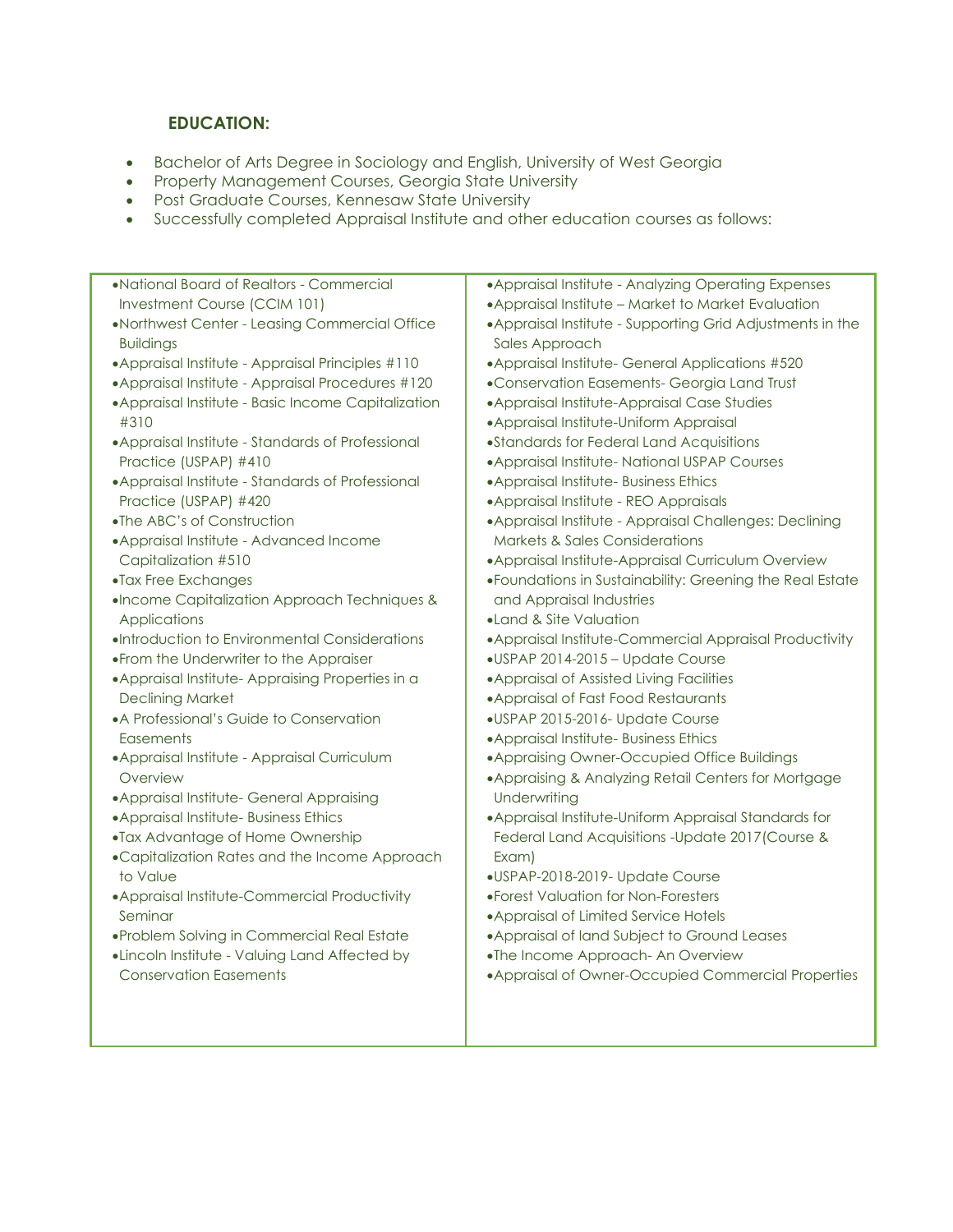# **GEORGIA REAL ESTATE APPRAISER CERTIFIED GENERAL- LICENSE**



### **SOUTH CAROLINA REAL ESTATE APPRAISER CERTIFIED GENERAL- LICENSE**

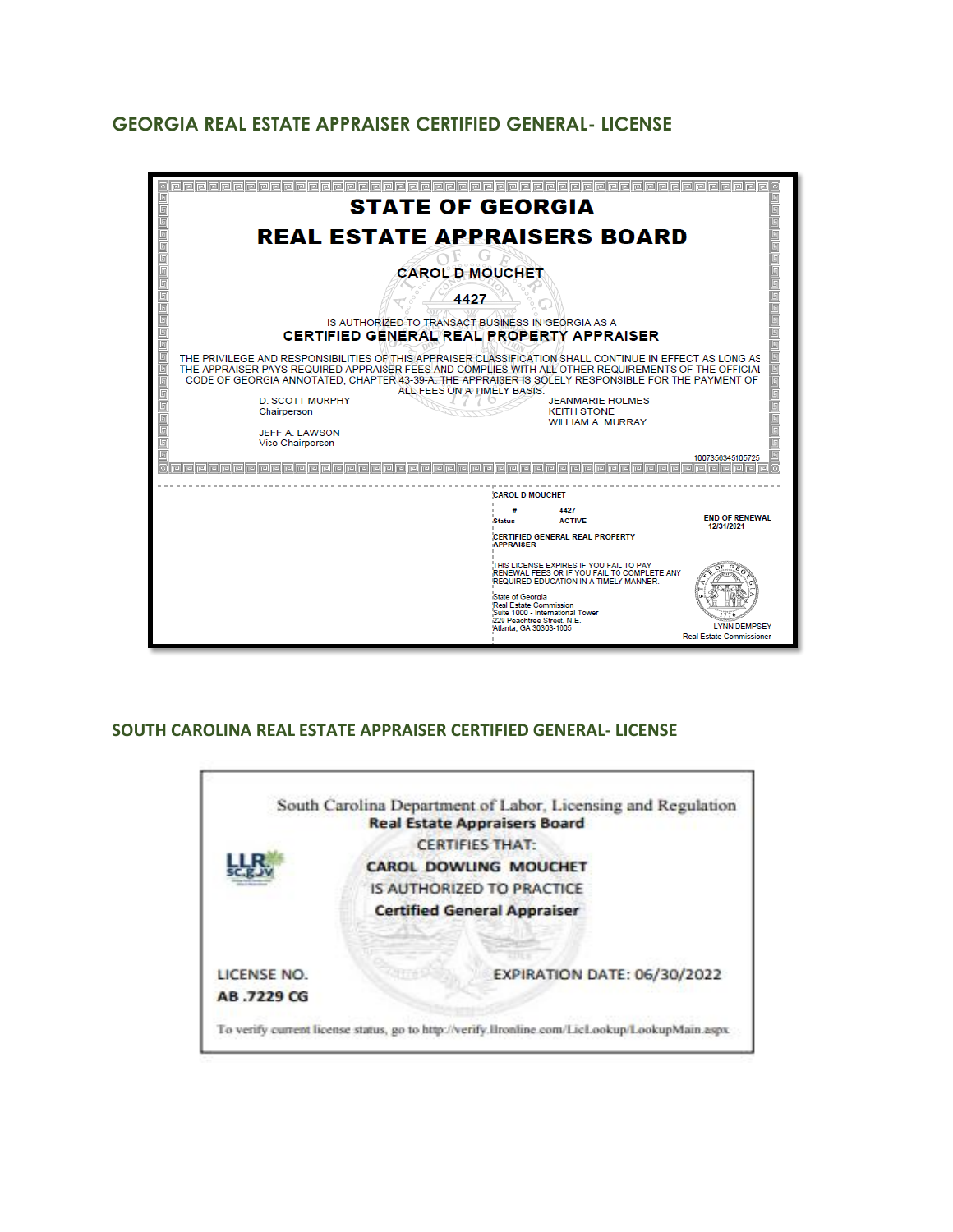#### **E & O INSURANCE DECLARATION**





#### APPRAISAL, VALUATION AND PROPERTY SERVICES PROFESSIONAL LIABILITY INSURANCE POLICY

#### **DECLARATIONS**

#### **Aspen American Insurance Company**

(Referred to below as the "Company") 590 Madison Avenue, 7th Floor New York, NY 10022 877-245-3510

| <b>Date Issued</b> | Policy Number | <b>Previous Policy Number</b> |  |  |
|--------------------|---------------|-------------------------------|--|--|
| 7/8/2020           | AAI009029-04  | AAI009029-03                  |  |  |

THIS IS A CLAIMS MADE AND REPORTED POLICY. COVERAGE IS LIMITED TO LIABILITY FOR ONLY THOSE CLAIMS THAT ARE FIRST MADE AGAINST THE INSURED DURING THE POLICY PERIOD AND THEN REPORTED TO THE COMPANY IN WRITING NO LATER THAN SIXTY (60) DAYS AFTER EXPIRATION OR TERMINATION OF THIS POLICY, OR DURING THE EXTENDED REPORTING PERIOD, IF APPLICABLE, FOR A WRONGFUL ACT COMMITTED ON OR AFTER THE RETROACTIVE DATE AND BEFORE THE END OF THE POLICY PERIOD. PLEASE READ THE POLICY CAREFULLY.

| 1. | Customer ID:<br>169345<br>Named Insured:<br>TELFAIR APPRAISAL COMPANY<br>315 Commercial Drive, Suite D4<br>Savannah, GA 31406 |                                                   |  |  |  |  |
|----|-------------------------------------------------------------------------------------------------------------------------------|---------------------------------------------------|--|--|--|--|
| 2. | To: 08/07/2021<br><b>Policy Period: From:</b><br>08/07/2020                                                                   |                                                   |  |  |  |  |
|    | 12:01 A.M. Standard Time at the address stated in 1 above.                                                                    |                                                   |  |  |  |  |
| з. | Deductible:<br>\$1000<br>Each Claim                                                                                           |                                                   |  |  |  |  |
| 4. | <b>Retroactive Date:</b><br>08/07/2017                                                                                        |                                                   |  |  |  |  |
| 5. | <b>Inception Date:</b><br>08/07/2017                                                                                          |                                                   |  |  |  |  |
| 6. | Limits of Liability:<br>A. \$1,000,000<br>Each Claim<br>B. \$2,000,000<br>Aggregate                                           |                                                   |  |  |  |  |
|    | \$5,000 Supplemental Payment Coverage<br>Subpoena Response:                                                                   |                                                   |  |  |  |  |
|    | <b>Pre-Claim Assistance:</b><br>\$5,000 Supplemental Payment Coverage                                                         |                                                   |  |  |  |  |
|    | Disciplinary Proceeding:<br>\$7,500 Supplemental Payment Coverage                                                             |                                                   |  |  |  |  |
|    | Loss of Eamings:<br>\$500 per day Supplemental Payment Coverage                                                               |                                                   |  |  |  |  |
| 7. | Covered Professional Services (as defined in the Policy and/or by Endorsement):                                               |                                                   |  |  |  |  |
|    | Real Estate Appraisal and Valuation:                                                                                          | Yes<br>x<br>No                                    |  |  |  |  |
|    | Residential Property.                                                                                                         | x<br>Yes<br>No                                    |  |  |  |  |
|    | Commercial Property:                                                                                                          | x<br>Yes<br>No                                    |  |  |  |  |
|    | Bodily Injury and Property Damage Caused<br>During Appraisal Inspection (\$100,000 Sub-Limit):                                | If "yes", added by endorsement)<br>x<br>No<br>Yes |  |  |  |  |
|    | Right of Way Agent and Relocation:                                                                                            | Yes<br>No<br>х                                    |  |  |  |  |
|    | Machinery and Equipment Valuation:                                                                                            | Yes<br>No                                         |  |  |  |  |
|    | Personal Property Appraisal:                                                                                                  | X If "yes", added by endorsement)<br>No<br>Yes    |  |  |  |  |
|    | Real Estate Sales/Brokerage:                                                                                                  | (If "yes", added by endorsement)<br>Yes<br>No     |  |  |  |  |
|    |                                                                                                                               |                                                   |  |  |  |  |

Aspen American Insurance Company LIA001 (04/19)